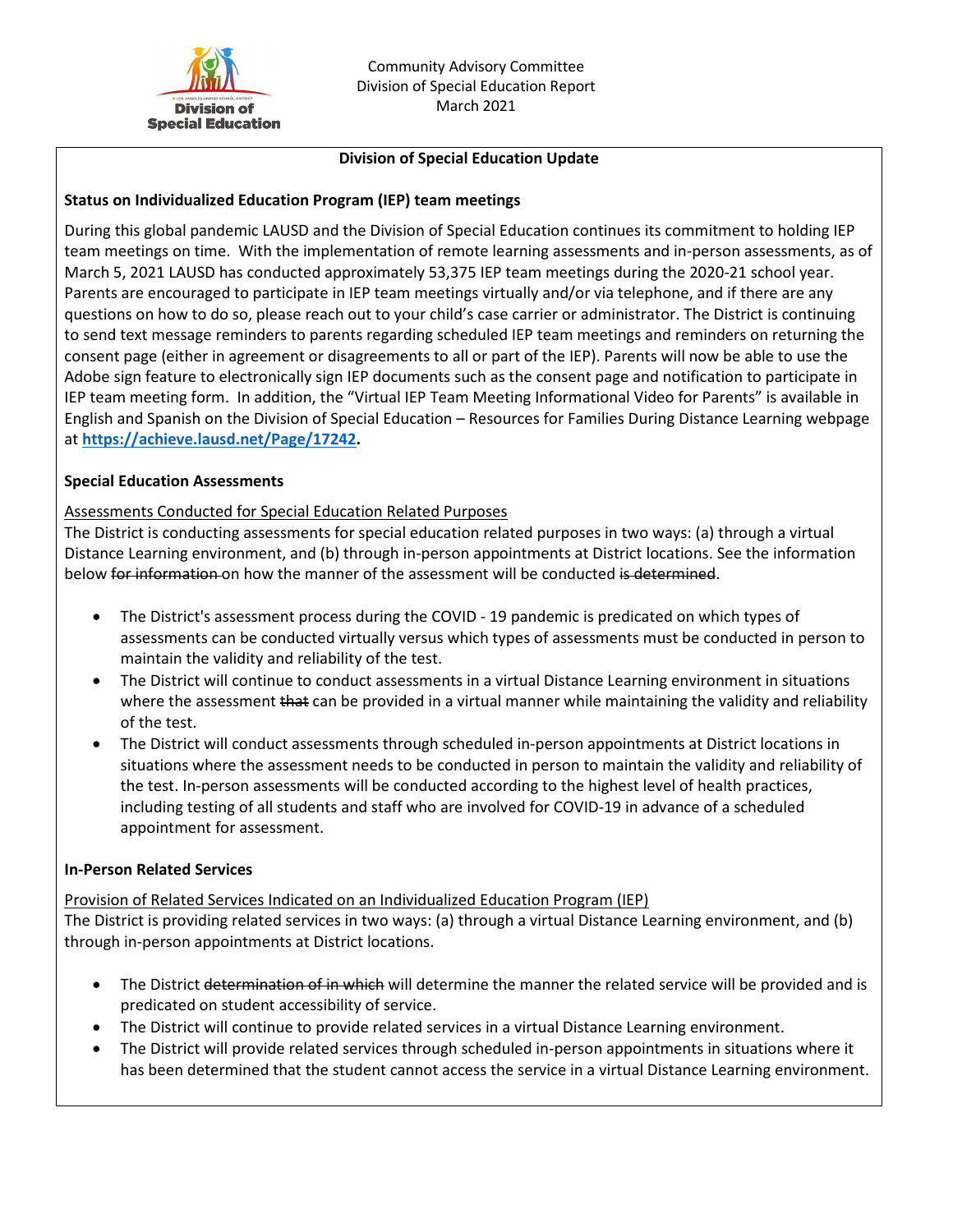

• In-person services will be conducted according to the highest level of health practices, including testing of all students and staff who are involved for COVID-19 in advance of a scheduled appointment for service.

# **SELPA Local Plan 2021-24**

The Los Angeles Unified organized a series of working group sessions on the development of the 2021-24 LAUSD SELPA Local Plan. The objectives of these sessions were to offer opportunities for all our valued stakeholder groups to provide input and feedback to the draft of the Local Plan.

The Division of Special Education will incorporate all the feedback and input offered as appropriate into the Local Plan and submit to the CAC for official review. The CAC will have 30-days to review the proposed Local Plan and offer any additional feedback and input for the Division of Special Education (DSE) consideration. The DSE will then submit it to the LAUSD School Board for approval prior to submitting it to the California Department of Education (CDE). The LAUSD SELPA Local Plan is due June 30, 2021.

## **Fun4All**

The Fun4All program brings together students with and without disabilities for social inclusion, play, connectivity and fun. LAUSD's Division of Special Education has been a powerful partner. Engage your KIDS in PLAY through stories, music, movement, and crafts. Special guests join us to celebrate different themes. **<https://inclusionmatters.org/fun4all/>**

## **Preschool Unit Of Study**

We are so excited about our new study-Buildings. As we study buildings, we will learn concepts and skills in science, social studies, literacy, math, the arts, and technology. We will also be using thinking skills to investigate, ask questions, solve problems, make predictions, and test our ideas. Study your home with your child. What materials were used to build it? How many floors or stories does it have? How many rooms, windows, and doors does it have? How old is your home? Who built it? What are its dimensions? Talk with your child about the buildings that you see together. Keep a list of the buildings that interest your child. Help your child investigate questions similar to the ones mentioned above. Visit the **[Building](https://sites.google.com/lausd.net/ecse-familysite/building-study)  [Study-Family Site](https://sites.google.com/lausd.net/ecse-familysite/building-study)** or **<https://sites.google.com/lausd.net/ecse-familysite/building-study>**

## **Parent Portal**

As a friendly reminder, we highly encourage all parents to access the Parent Portal where various special education documents (i.e., IEP) and reports (i.e., service tracking) are available. To access the Parent Portal, visit: **<https://parentportalapp.lausd.net/parentaccess/>**

## **Phone Numbers**

LAUSD General Hotline: 213-431-4300 Division of Special Education School and Family Support Services: 213-241-6701 LAUSD School Mental Health Hotline: 213-241-3840 Technology Access: 213-443-1300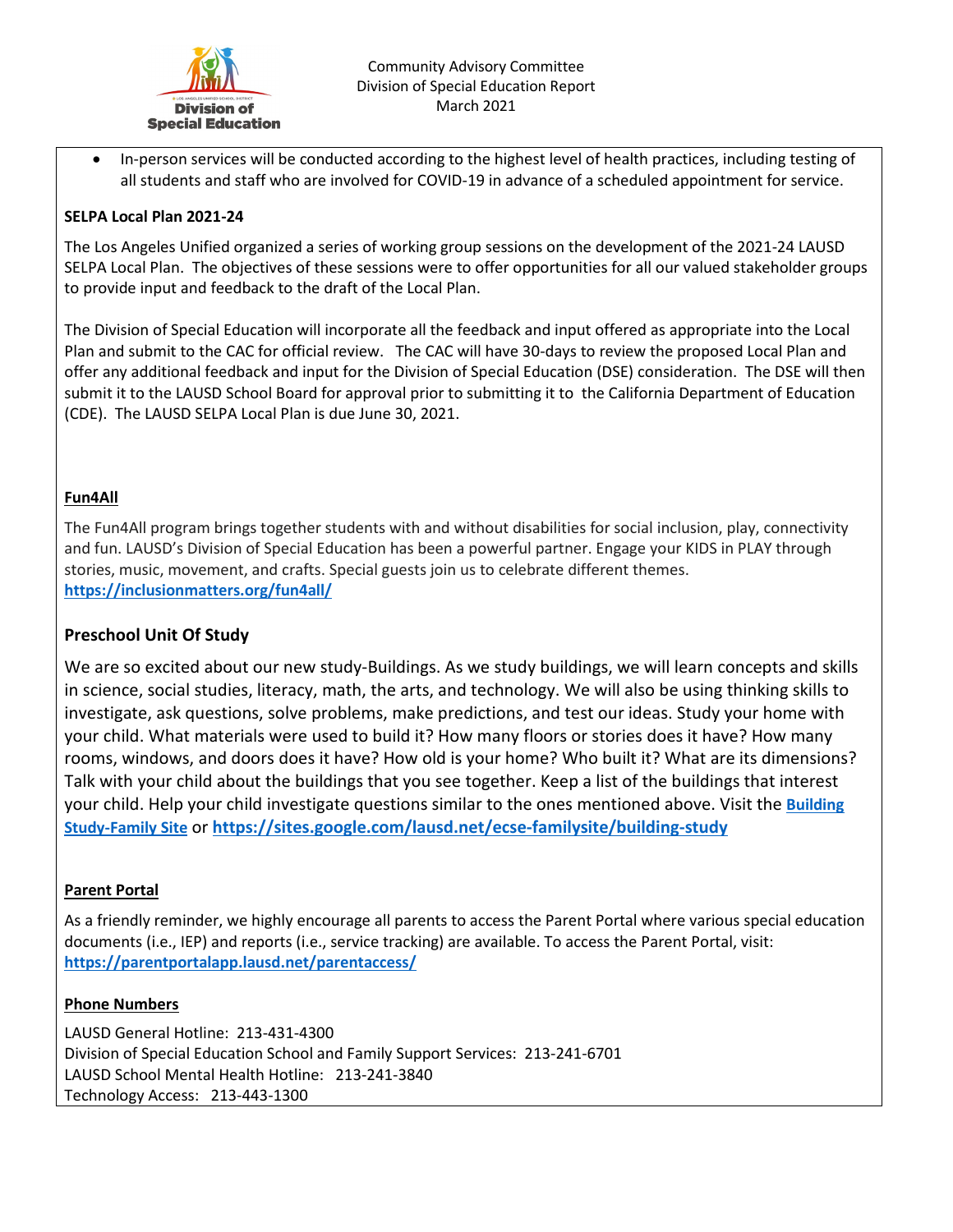

# **Websites**

Division of Special Education: **<https://achieve.lausd.net/sped>** General Resources During School Closure: **<https://achieve.lausd.net/resources>** Office of Parent and Community Services (PCS): **<https://achieve.lausd.net/pcss>**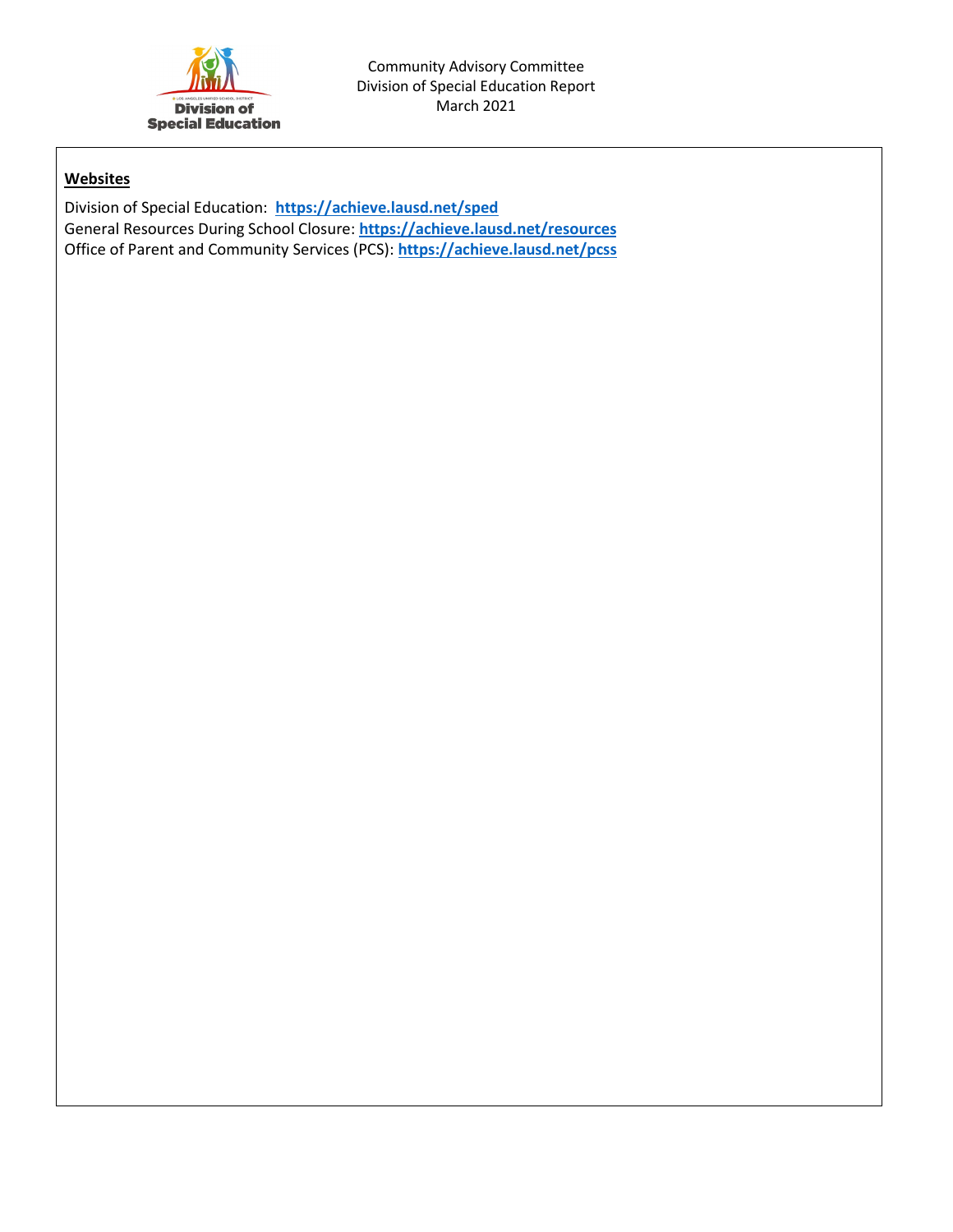

## SELPA/CDE Information

**COVID–19: Students with Disabilities and Face Coverings Source: CDE Website Author: Heather Calomese, Director Special Education Division Opportunities for All Branch**

Recently, the California Department of Education has been made aware of instances where students with disabilities may have been inappropriately excluded from educational environments for the inability to wear a face covering. The purpose of this notice is to remind local educational agencies (LEA) of state and federal guidance requiring face coverings, including allowable exemptions, in order to avoid implementing policies that may result in a denial of a free and appropriate public education (FAPE). On January 14, 2021, the California Department of Public Health (CDPH) published the *COVID–19 and Reopening In-Person Instruction Framework & Public Health Guidance for K–12 Schools in California, 2020–2021 School Year* (CDPH K–12 guidance) which contains guidance related to face coverings. The CDPH K–12 guidance can be reviewed on the CDPH websites at [https://www.cdph.ca.gov/Programs/CID/DCDC/CDPH%20Document%20Library/COVID-](https://www.cdph.ca.gov/Programs/CID/DCDC/CDPH%20Document%20Library/COVID-19/Consolidated_Schools_Guidance.pdf)19/Consolidated Schools Guidance.pdf $\Box$  (PDF).

The CDPH K–12 guidance is clear that face coverings must be used in accordance with CDPH guidelines and that students in all grade levels (K–12) are required to wear face coverings at all times, while at school, **unless exempted**. On November 16, 2020, the California Department of Public Health released updated *Guidance for the Use of Face Coverings* (CDPH Face Coverings guidance), which can be reviewed on the CDPH website at <https://www.cdph.ca.gov/Programs/CID/DCDC/Pages/COVID-19/guidance-for-face-coverings.aspx><sup>2</sup>.

The CDPH guidance clearly outlines individuals exempt from wearing face coverings at all times, regardless of setting. Those exempt individuals include:

- Persons younger than two years old. These very young children must not wear a face covering because of the risk of suffocation.
- **Persons with a medical condition, mental health condition, or disability that prevents wearing a face covering.** This includes persons with a medical condition for whom wearing a face covering could obstruct breathing or who are unconscious, incapacitated, or otherwise unable to remove a face covering without assistance. Such conditions are rare.
- Persons who are hearing impaired, or communicating with a person who is hearing impaired, where the ability to see the mouth is essential for communication.
- Persons for whom wearing a face covering would create a risk to the person related to their work, as determined by local, state, or federal regulators or workplace safety guidelines.

The CDPH Face Coverings guidance refers to the Centers for Disease Control and Prevention (CDC) face coverings website at [https://www.cdc.gov/coronavirus/2019-ncov/prevent-getting-sick/cloth-face-cover](https://www.cdc.gov/coronavirus/2019-ncov/prevent-getting-sick/cloth-face-cover-guidance.html#evidence-effectiveness)[guidance.html#evidence-effectiveness](https://www.cdc.gov/coronavirus/2019-ncov/prevent-getting-sick/cloth-face-cover-guidance.html#evidence-effectiveness) for additional information and resources regarding masks and face